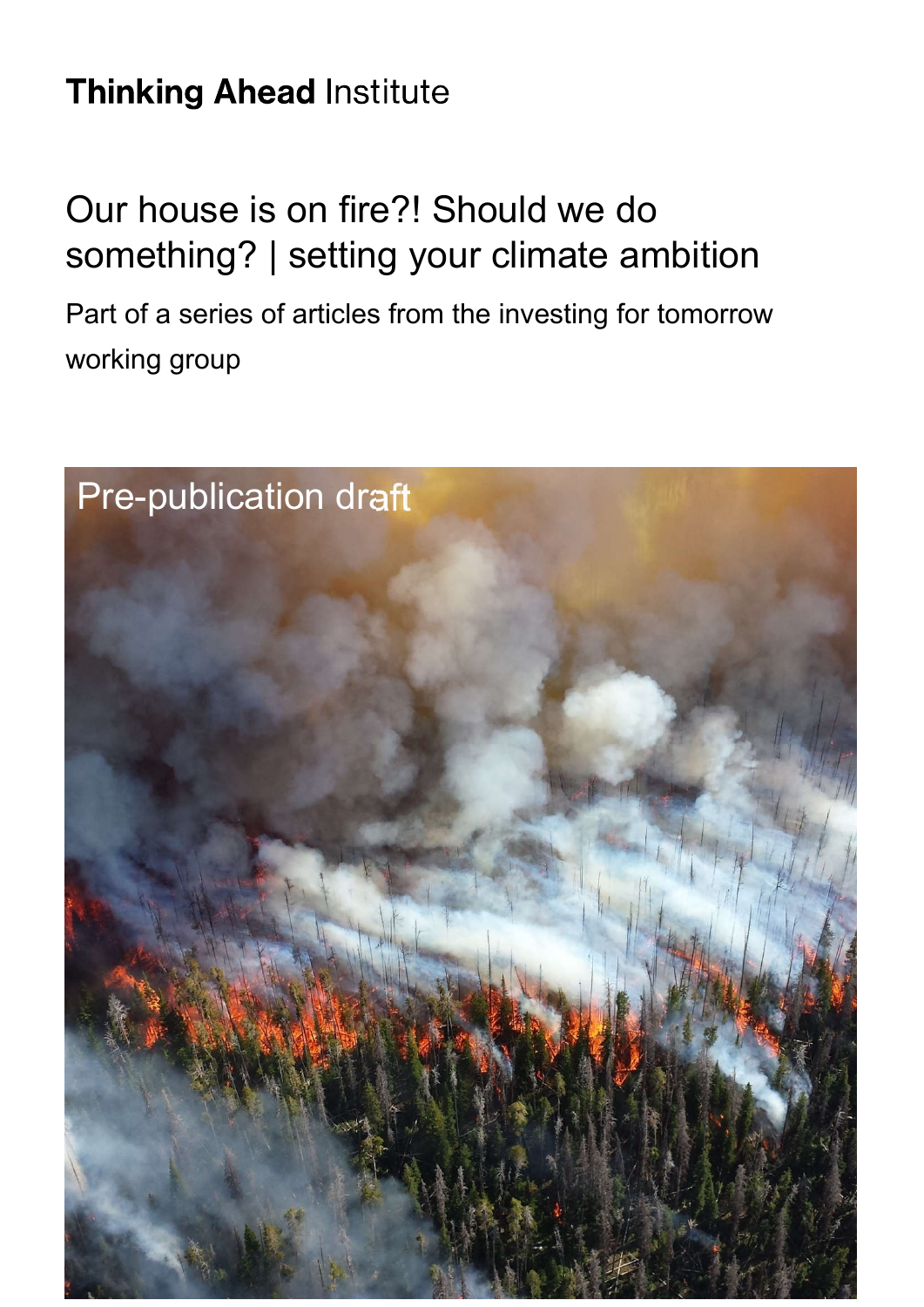### **Investing for tomorrow working group**

This document has been written by members of the Thinking Ahead Group 2.0 (Tim Hodgson and Jess Gao) following the research and discussion conducted by the Thinking Ahead Institute's investing for tomorrow (IFT) working group. The authors are very grateful to the members of the working group for their input and guidance but stress that the authors alone are responsible for any errors of omission or commission in this paper.

The key objective of this working group is to produce research outputs that can usefully guide investors to establish and set a pathway to achieve their climate ambitions. Beyond this, we hope the outputs help them to become a driving force in transforming the global economy to be compatible with the 1.5C climate target.

The members of this working group are as follows:

- Jyoti Banerjee (North Star Transition)
- **Adrian Benedict (Fidelity International)**
- Kate Bromley (QIC)
- James Burgess (BTPS)
- **Tracy Burton (Coronation)**
- Jeff Chee (Willis Towers Watson)
- Helen Christie (Univest)
- **Tom Cullen (S&P Dow Jones Indices)**
- Ed Evers (Ninety One)
- Charlotte Gibson (Ninety One)
- Philip Greenheld (QSuper)
- Arthur Grigoryants (RWC)
- **James Harris (CQSM)**
- **Michael Jabs (Kraft Heinz Pension)**
- Liisa Juntunen (QMA)
- Matt Lanstone (Capital Group)
- **Ben Leale-Green (S&P Dow Jones Indices)**
- Alison Loat (OPTrust)
- **Tom Lyons (Allspring Global Investments)**
- **EXEC** Zak May (IFM Investors)
- Beccy Mitchell (Exeter University)
- **David Nelson (Willis Towers Watson)**
- **Herschel Pant (AXA IM)**
- **Jeroen Rijk (PGB Pensioendiensten)**
- Matt Scott (Willis Towers Watson)
- Elena Shatrova (Santander AM)
- **Leo Taglieri (Barclays Pension)**
- Jodie Tapscott (AllianceBernstein)
- Lucy Thomas (NSW Treasury Corporation)
- **Adrian Trollor (NSW Treasury Corporation)**
- Nacho Valiñani (Pensions Caixa 30)
- Jaco van der Walt (RBC Global Asset Management)
- **Sarah Wilson (Nuveen)**
- **Debra Woida (Willis Towers Watson)**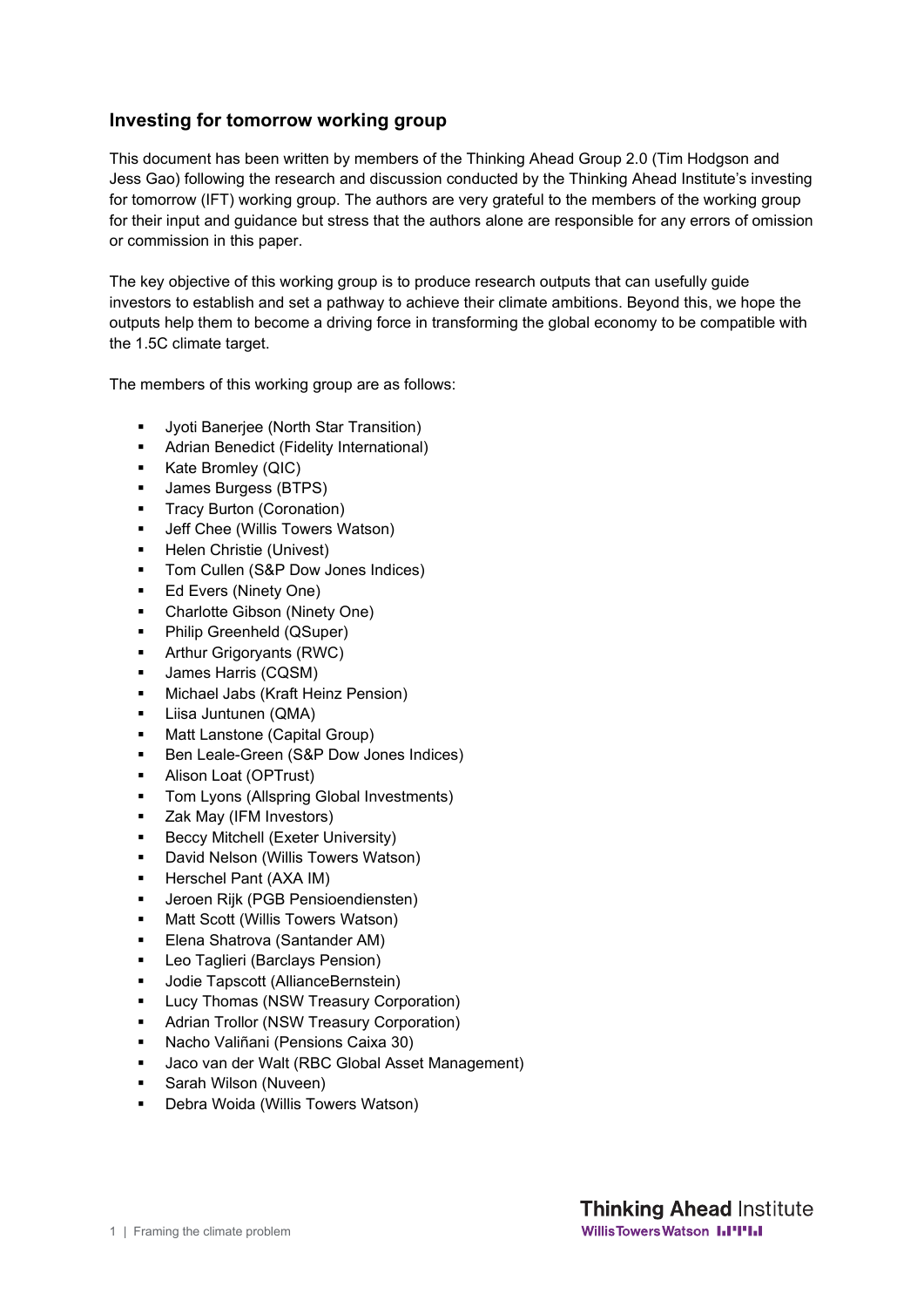#### **In short…**

This paper explores some of the climate beliefs discussions that took place within the working group. Detailed work on climate beliefs was delegated to a sub-group, and this will be covered by a future paper. Here we explore the beliefs that were material to creating and describing different points on a spectrum of increasing climate ambition.

The climate ambition spectrum created by the working group contains a discontinuity. At lower levels of ambition, the focus is entirely on the organisation's own portfolio – but this has no impact on the real world. Higher levels of climate ambition are associated with the more difficult work of managing the portfolio AND trying to influence the real economy, and therefore



influence the climate trajectory. While each organisation must choose the level of climate ambition appropriate for its own circumstances, the working group are clear in their opinion that the financial risk of climate change cannot be truly managed without changing the future climate trajectory. So while this paper seeks to dispassionately lay out the full range of climate ambitions that asset owners could adopt, the authors and the working group would like to see all investment organisations sign up to their relevant net-zero organisation – and in doing so, commit to actions that help to decarbonise the real world.

# **Our house is on fire?!**

*"I want you to act as you would in a crisis. I want you to act as if our house is on fire. Because it is."* Greta Thunberg at Davos, Jan 2019

The image of a house on fire engenders a greater sense of urgency that the image of the proverbial frog in a pot of gently-heating water. Is the rise in global average temperatures of around +1.2C more like the frog or the house? Despite '1.2' being a very small number in most contexts in which we consider temperature, in an earth-systems context it is a very large number and we side with Greta; our house is on fire, and we should act with urgency. For increasingly large areas of the planet this is literally true. We have had record wildfires in California, Australia, California again, Australia again, Siberia, the west coast of the USA and the Mediterranean.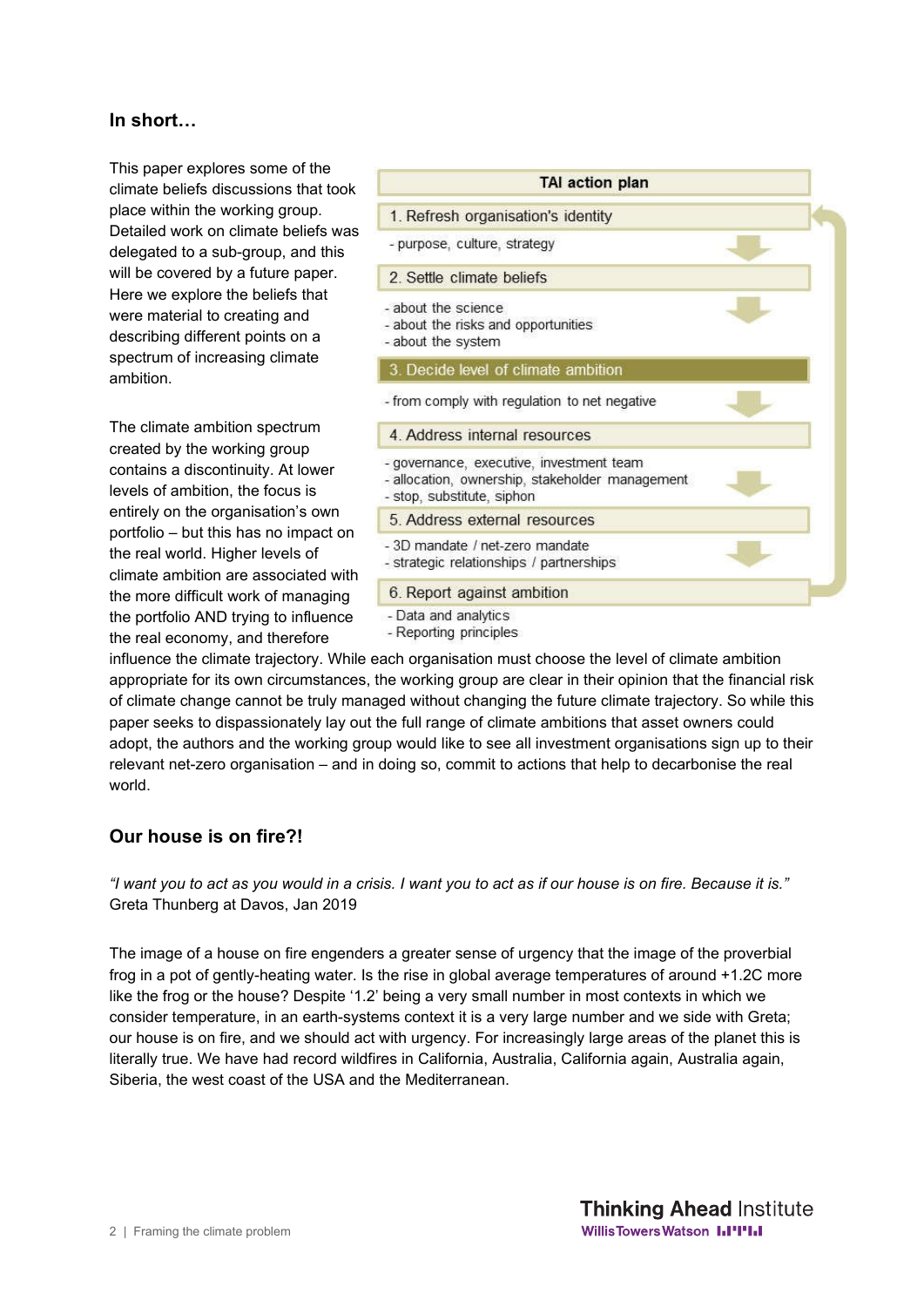## **Should we do something?**

The second part of this paper's title, 'should we do something?', immediately pitches us into a conversation about climate (and system) beliefs. A casual scan of the world around us will quickly show there is a very wide spread of opinion out there. It is fair to say that the members of the working group are self-selected and tend to cluster down one end of the opinion spectrum (not the climatedenying end!).

In the first paper of this series<sup>1</sup> we reported on the working group's initial beliefs (the scale and urgency of the climate problem are not properly understood, and the transition will be turbulent) and views on the future industry context (more purposeful, more supportive legal interpretations, and netzero pledges having a significant influence on investee companies). However, constructing a set of climate beliefs that is useful for decision making requires considerable detailed work and debate. Further, beliefs must belong to an individual organisation with its own unique context, and so a large working group representing multiple organisations is arguably not the best way to create a set of climate beliefs. As a consequence, the continued exploration of climate beliefs was passed to a small sub-group, and this work will be written up separately in a future paper.

Returning to the question 'should we do something?', the answer for an institutional investor is 'yes', but the extent of the action will vary widely. Broadly there are three options:

1. Comply with regulation

This option could look like doing nothing, were it not for the likelihood of regulations changing. For example, large UK pension funds are now required to start reporting against TCFD guidelines, and smaller funds will be required to follow slightly later.

Even if regulation does not change that quickly, the increasing number of court cases being brought against pension funds is likely to motivate more significant action. In Australia, the superannuation fund Rest settled litigation brought by one of its members, Mark McVeigh resulting in a commitment to greater climate action2. In the UK, academics have begun legal action against their pension fund, the Universities Superannuation Scheme, to (among other things) speed up the divestment from fossil fuel companies<sup>3</sup>.

2. Climate risk management

This option acknowledges that climate change is likely to have an impact on the valuations of at least some portfolio holdings. The action here is to anticipate this (loss-of-value) risk, and manage the composition of the portfolio accordingly. The other side of the risk management coin is the exploiting of climate opportunities. In both cases moving portfolio weights away from market weights is active management – whether done by the asset owner, or outsourced to an asset manager.

3. Align with a climate objective

This option implies that loss-of-value risk cannot be avoided, unless we successfully limit the rise in global temperatures. The action here is to manage the portfolio in a manner that is aligned with a successful climate outcome. Later in this paper we will make a distinction

<sup>1</sup> *How do we get there? | a roadmap for asset owners to set and meet their climate objectives*, Thinking Ahead Institute 2021 <sup>2</sup> https://rest.com.au/why-rest/about-rest/news/rest-reaches-settlement-with-mark-mcveigh

<sup>3</sup> See, for example, the Financial Times, *UK academics begin legal action to halt proposed cuts to pensions*, November 1, 2021 (the FT operates a paywall)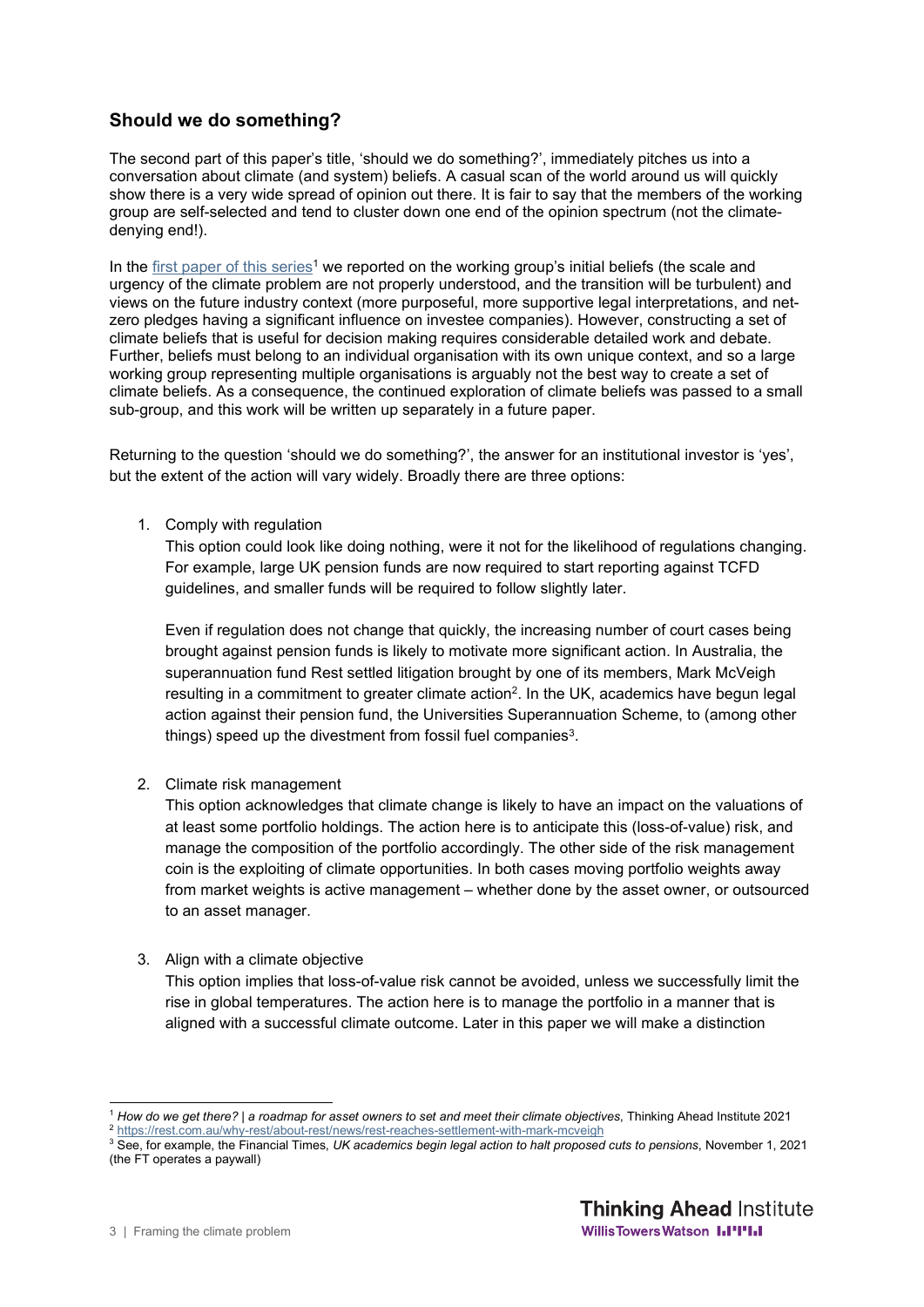between decarbonising a portfolio and acting to decarbonise the real world. Here we emphasise that climate objectives require real-world decarbonisation.

## **High-level beliefs**

Even though the detailed climate beliefs work was delegated to a sub-group, the working group explored a number of high-level beliefs that directly affected the development of the action plan. There was no attempt to reach a settled position on the beliefs, but rather to listen to and consider diverse opinions so as to enrich the work. The high-level beliefs considered are listed here, and expanded upon further below:

- Is sustainability a relative or absolute concept?
- Should we be aiming for a net-zero economy or a net-negative economy?
- What is the role of the investment industry in securing a just transition?

### **Is sustainability a relative or absolute concept?**

The key argument explored in this area was that 'net-zero' changes sustainability from being a relative concept to an absolute concept. To explain, the current phase of the sustainability movement is marked by the rise in popularity of the label 'ESG', which effectively claims that there is a win-win outcome of more profit from 'doing good'. Importantly, this is not necessarily 'good' in an absolute sense, but rather is about being better than sector peers, or 'better than previously'. In other words, it is OK for a company's operations to damage the environment as long as there is an improving trend. Eventually, it is argued or hoped, the continual improvements in the way the company operates will yield no ongoing environment (or social) damage. In truth, negative environmental externalities are inevitable while we operate our current form of economic system – which Duncan Austin terms 'externality-denying capitalism' 1.

A process of continual improvement only runs into trouble if it breaches a boundary before it has completed its journey. The net-zero movement can be thought of precisely in these terms. It doesn't matter whether we emphasise time or the remaining carbon budget, net-zero either sets a deadline (sustainable by 2050) or a boundary on allowable emissions (sustainable within the carbon budget). The switch to thinking of sustainability in absolute terms changes the calculus materially. We can no longer assume that sustainability (ESG) is a win-win proposition. For example, we may need to shut down operations that are still profitable in order to stay within an absolute carbon budget. Of course, it would be far easier for the investment industry if governments create the market prices and/or policies that achieve this end for us.

# **Should we be aiming for a net-zero economy or a net-negative economy?**

The key concept here is that the planet will continue to get hotter, irrespective of any actions we might take, or of the urgency with which we undertake them. In slightly different words, 'victory' in addressing climate change will be to limit the rise in temperature to +1.5C compared to the current level of

<sup>1</sup> See *Market-Led Sustainability is a 'Fix that Fails' … Part 2*, responsible-investor.com, October 26, 2021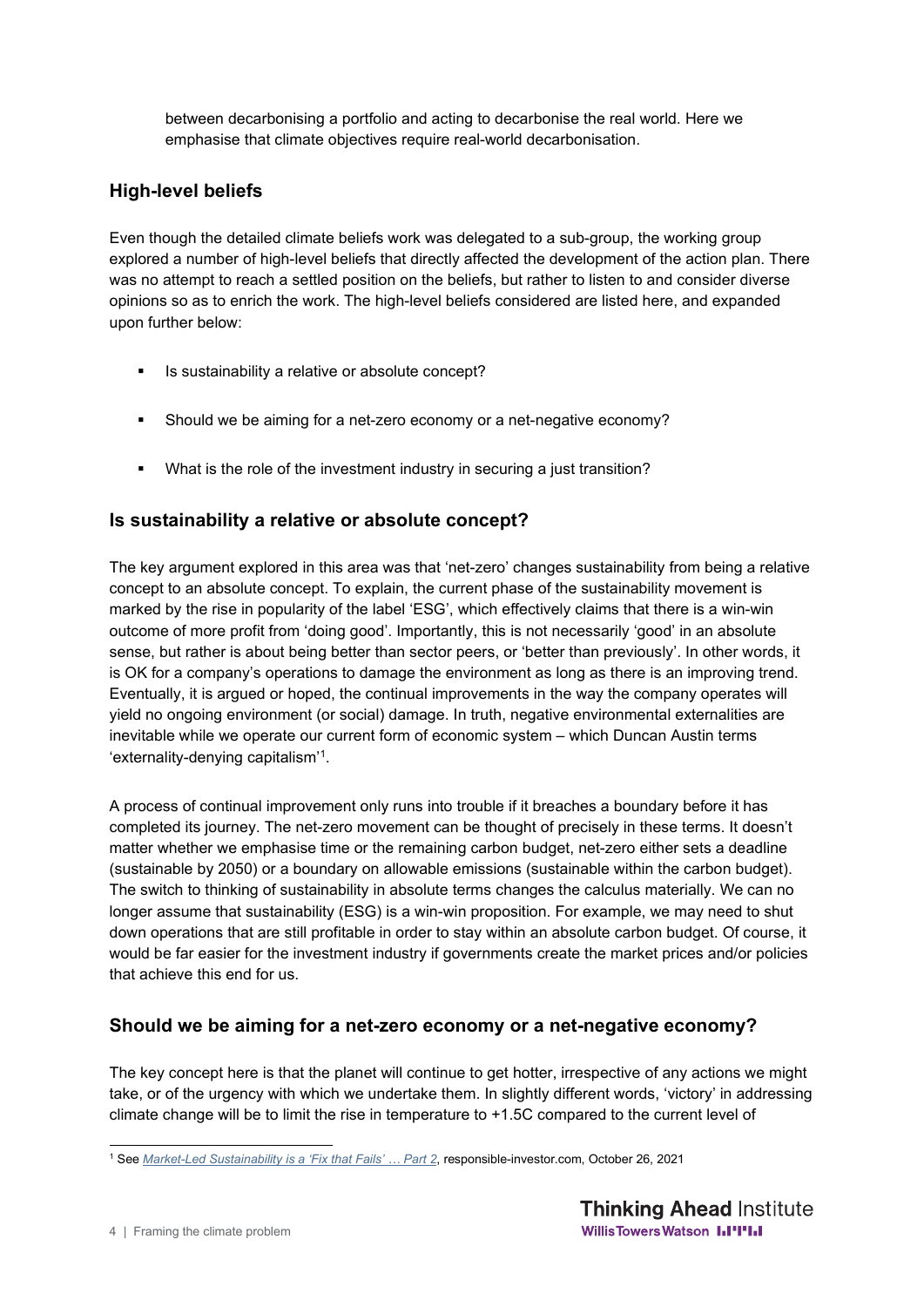warming of around +1.2C. We therefore already know that in the future the wildfires will be worse, and the permafrost will melt more quickly. It follows that a net-zero economy – removing the emissions related to our economic activity – will not be enough. We need a net-zero world, with a net-negative economy that is offsetting the increased emissions from wildfires and melting permafrost.

### **What is the role of the investment industry in securing a just transition?**

It should be noted up-front that this was a difficult exploration. A just transition is both highly desirable and potentially difficult to secure. Further, as we will explore, the role of the investment industry is not clear.

We started by stating that economies are complex adaptive systems which are always in natural transition. Some businesses are growing and hiring employees while others are dying and shedding jobs. From this we can conclude that all transitions create 'winners and losers'. In contrast to this ongoing, natural transition, we introduced the idea of a 'forced' transition which we defined as a transition that destroys existing jobs faster than the natural rate of job creation. As an example, consider the experience of the UK under ex-prime minister Margaret Thatcher.

Forced transitions imply some goals are deemed more important than the social pain (job losses) caused by the forcing. In this light, what does 'just transition' mean? It could mean (1) the judgement that the goal is more important than the social pain is wrong; or (2) that a win-win is possible (the goal can be achieved without social pain (or minimal pain)<sup>1</sup>). We assume the first explanation is incorrect; science provides sufficient evidence that holding temperature rise to 1.5C is the 'correct' goal, and sufficient confidence that net-zero by 2050 is a necessary pathway destination. This does not in any way suggest that inflicting social pain is good. Rather, social pain is likely, or inevitable, in pursuing the more important goal.

The second explanation is problematic. The thought experiment has argued above that even natural transitions are win-lose, and forced transitions even more so. So is the call for a just transition actually a call for redistributing the gains, to partially or fully compensate the losers? If yes, what does the investment industry make of this? The current interpretations of fiduciary duty probably make the idea of redistribution untouchable for investment. Further, even assuming we are allowed to attach some weight to impact, where does 'just' land between preserving jobs for one additional year in 'bad business model X' and increased physical risk for low-lying island nation Y? For readers wishing to explore this area further we recommend the World Benchmarking Alliance's *Just Transition Assessment 20212* report.

To summarise this difficult exploration: transition win-wins are unlikely, compensating losers is problematic from a fiduciary duty perspective; and judging between competing claims for justice is not the natural remit for the investment industry. However, to return to this section's opening, a just transition is a highly-desirable outcome. So, what can we in the investment industry do? We invoke the principle of 'do what we can, with what we've got'. First, we can re-organise ourselves to switch our focus to new primary investment, and create new jobs at the fastest rate we can. And, second, we can

<sup>1</sup> This is a thought experiment and we ask the reader to stick with us for now. In reality environmental issues and social issues are deeply intertwined.

<sup>&</sup>lt;sup>2</sup> https://assets.worldbenchmarkingalliance.org/app/uploads/2021/10/2021\_Just\_Transition\_Assessment\_FINAL.pdf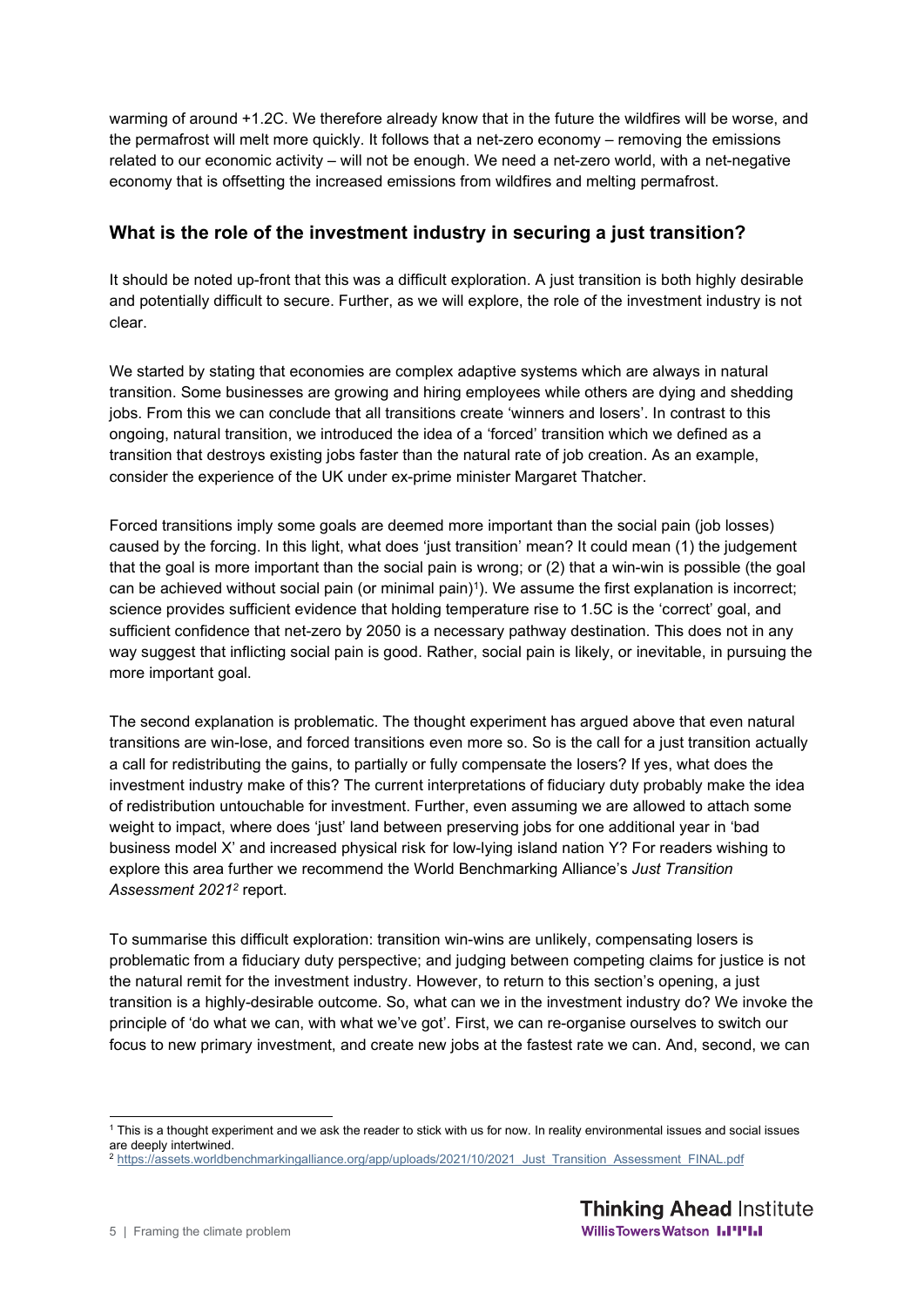increase our ownership resources and engage more actively with investee companies on the net-zero agenda.

As noted above, the working group did not seek to reach a consensus or a settlement on the above beliefs. However, simply by engaging with the arguments the output of the working group was enriched. A simple demonstration of this claim is that the working group easily agreed to expand the core three options outlined further above to five distinct positions on the spectrum of climate ambition – which we show below.

#### **The spectrum of climate ambition**



In moving from left to right, the spectrum of climate ambition represents an increasing level of ambition, which is supported by differing sets of climate beliefs. The spectrum starts with the 'comply with regulation' and 'climate risk management' options outlined above, and then introduces a net-zero portfolio goal as a more ambitious version of climate risk management. The lightning bolt in the diagram signifies a discontinuity in the spectrum. On the left-hand side, the focus is entirely on the portfolio. On the right-hand side, the focus shifts to include the economy. This construct aims to make it very clear that it is possible to decarbonise a portfolio (left side) without having any positive impact on the economy, and therefore on the climate trajectory. If an investment organisation has a level of ambition to play its part in influencing the climate trajectory, then it is placing itself on the right side of the diagram. Here the choice is between a net-zero economy goal and a higher level of ambition to assist the creation of a net-negative economy (see beliefs discussion above).

As a quick aside, there was a degree of interest within the working group as to the general level of understanding of what net-zero commitments imply. Is the majority opinion more aligned with decarbonising the portfolio, or the more ambitious decarbonising of the economy? The nature of aligning with a climate objective clearly implies the latter, and this is reflected within the details of the various net-zero movements. The working group believe that all investment organisations should join their relevant net-zero movement and therefore world towards, at minimum, a net-zero economy goal.

# **Levels of climate ambition**

To make the spectrum and the different levels of climate ambition more tangible, we provide here a brief statement for each. These are written in the form of statements an investment organisation might make if adopting that level of climate ambition.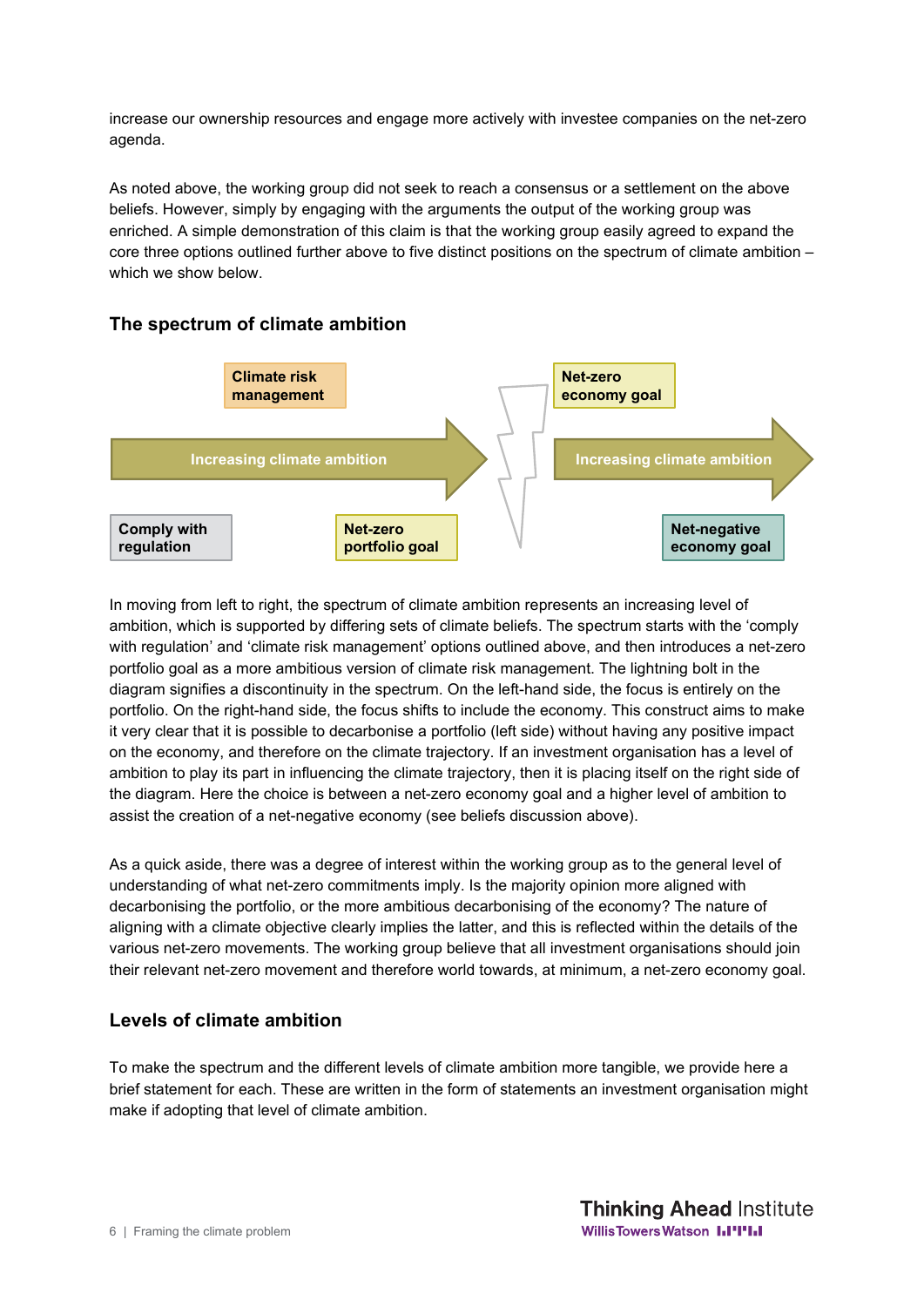Comply with regulation

Our primary goal is to deliver attractive risk-adjusted investment returns. Our organisation has no strong belief about addressing climate change. We will be guided by, and comply with, requirements set by regulators.

- Climate risk management

Our organisation acknowledges that climate change is a material, direct and current financial risk to our portfolio across all asset classes and is an important concern of our members. We will actively manage climate-related financial and transition impact on our portfolio.

Net-zero portfolio goal

Our organisation commits to transition our investment portfolios to net-zero emissions by 2050 or sooner with interim target of [XYZ] by 2030 or sooner.

#### Net-zero economy goal

A net-zero portfolio in a net-positive world does not serve the interests of our beneficiaries. Our organisation commits to support the global climate ambition of net-zero emissions no later than 2050 to reach the 1.5C goal. We will use our investments to both produce risk-adjusted returns and enable the de-carbonisation of the real economy.

Net-negative portfolio goal

The natural release of GHG emissions means we need a net-negative economy by 2050 to support a net-zero world. Our organisation believes we can best achieve our risk-adjusted return goal and impact goal through an investment portfolio that removes GHG emissions from the atmosphere by 2050 (ie is net-negative).

#### **From climate commitment to actions**

The aim of this paper has been to highlight the importance of climate beliefs in setting an organisation's level of climate ambition, and to document the different levels of ambition that can be adopted. From this decision we will proceed to taking action, and this will be the focus of the next paper in the series in which we will consider actions asset owners can take to implement their climate ambition. We will introduce the 'stop, substitute, siphon' framework to describe the activities that are necessary to change the climate trajectory (to the right of the lightning bolt in this paper's framing). To whet appetites:

- **Stop**: means shutting down financially-productive but emitting assets before their natural end of life, implying a likely loss in capital value. This likely loss in capital value can be thought of as an insurance premium that we are willing to pay in order to protect the rest of the portfolio. We use 'stop' to convey an appropriate sense of urgency but, in reality, this will be a process of 'stopping' that starts with 'greening the brown' but must eventually reach 'green'.
- **Substitute**: means investing in assets / business models (new or scale up) that substitute for the emitting activities that must stop. Examples of substitutes include renewable electricity and batteries instead of fossil fuels, building with wood rather than concrete and steel where possible (and with climate-neutral cement and steel where not possible), natural shading and ventilation instead of air conditioning etc.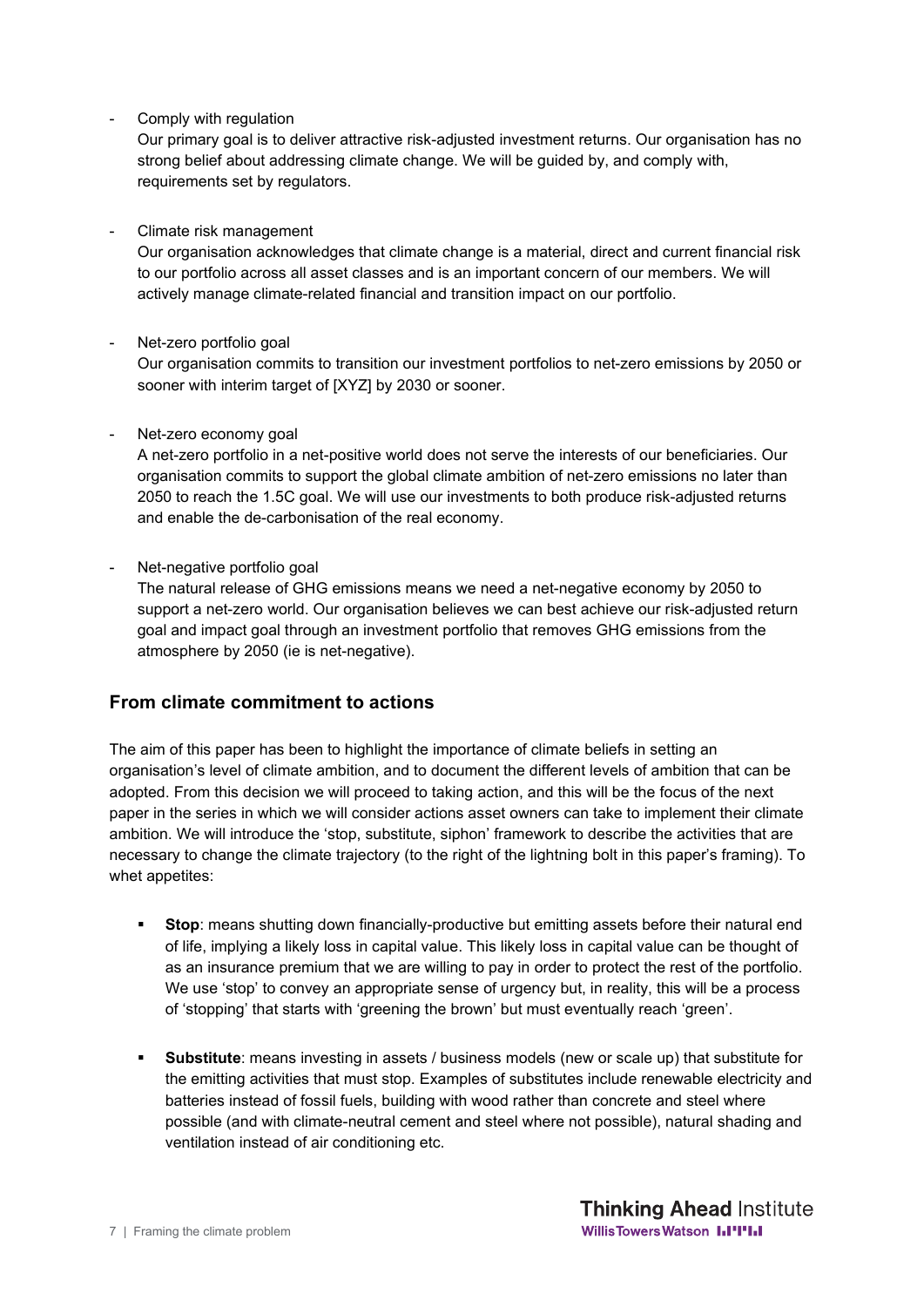**Siphon**: means investing in negative emissions technologies now if we wish to see impact at scale in 20 years' time. These negative emissions technologies can be nature-based solutions as well as new technologies such as carbon capture.

In addition to exploring these further, we will also consider actions that asset owners can take on the left side of the lightning bolt.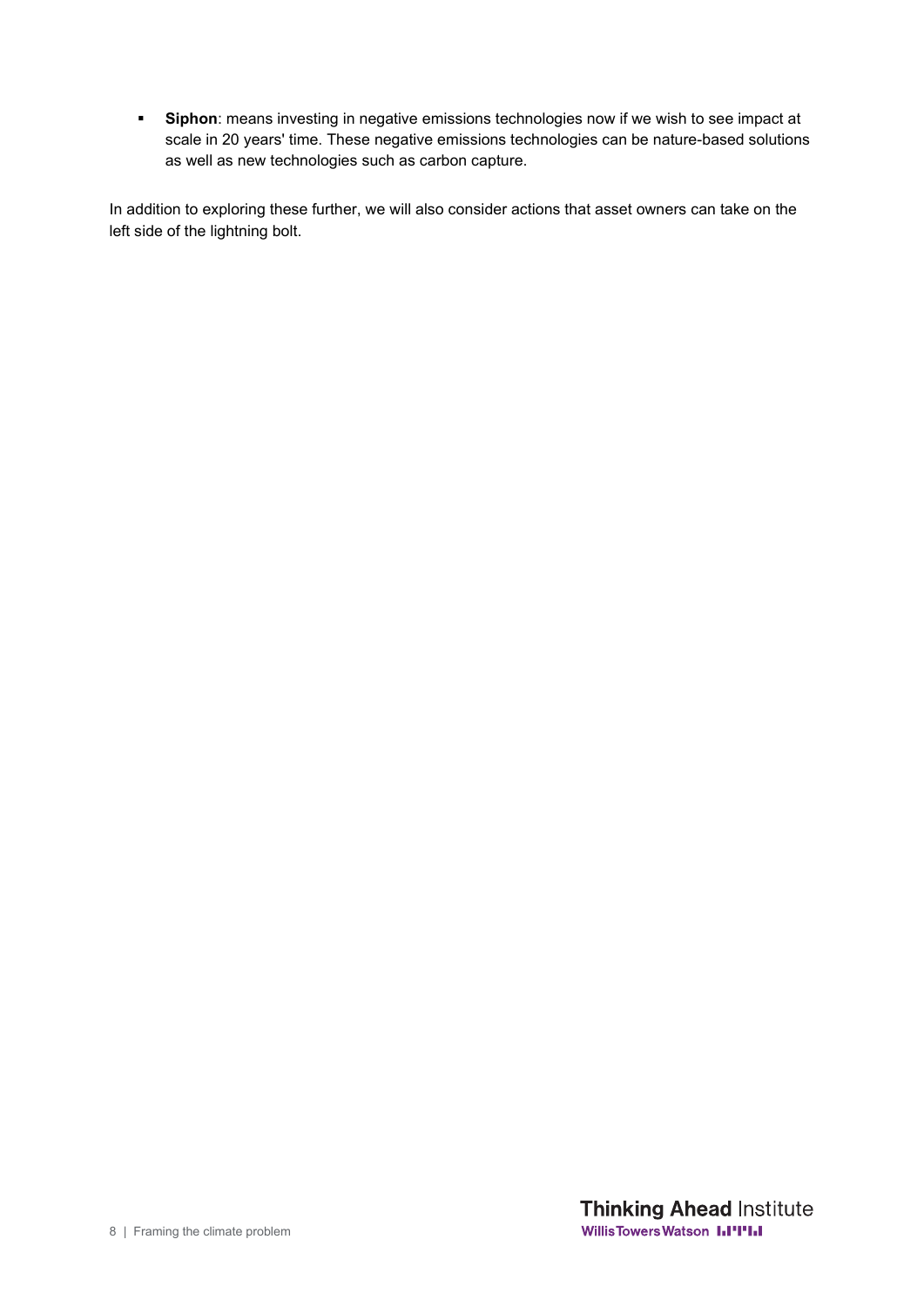# **Limitations of reliance**

Limitations of reliance – Thinking Ahead Group 2.0

This document has been written by members of the Thinking Ahead Group 2.0. Their role is to identify and develop new investment thinking and opportunities not naturally covered under mainstream research. They seek to encourage new ways of seeing the investment environment in ways that add value to our clients.

The contents of individual documents are therefore more likely to be the opinions of the respective authors rather than representing the formal view of the firm.

Limitations of reliance – Willis Towers Watson

Willis Towers Watson has prepared this material for general information purposes only and it should not be considered a substitute for specific professional advice. In particular, its contents are not intended by Willis Towers Watson to be construed as the provision of investment, legal, accounting, tax or other professional advice or recommendations of any kind, or to form the basis of any decision to do or to refrain from doing anything. As such, this material should not be relied upon for investment or other financial decisions and no such decisions should be taken on the basis of its contents without seeking specific advice.

This material is based on information available to Willis Towers Watson at the date of this material and takes no account of subsequent developments after that date. In preparing this material we have relied upon data supplied to us by third parties. Whilst reasonable care has been taken to gauge the reliability of this data, we provide no guarantee as to the accuracy or completeness of this data and Willis Towers Watson and its affiliates and their respective directors, officers and employees accept no responsibility and will not be liable for any errors or misrepresentations in the data made by any third party.

This material may not be reproduced or distributed to any other party, whether in whole or in part, without Willis Towers Watson's prior written permission, except as may be required by law. In the absence of our express written agreement to the contrary, Willis Towers Watson and its affiliates and their respective directors, officers and employees accept no responsibility and will not be liable for any consequences howsoever arising from any use of or reliance on this material or the opinions we have expressed.

Copyright © 2021 Willis Towers Watson. All rights reserved.

Contact details

Tim Hodgson +44 1737 284822 tim.hodgson@willistowerswatson.com